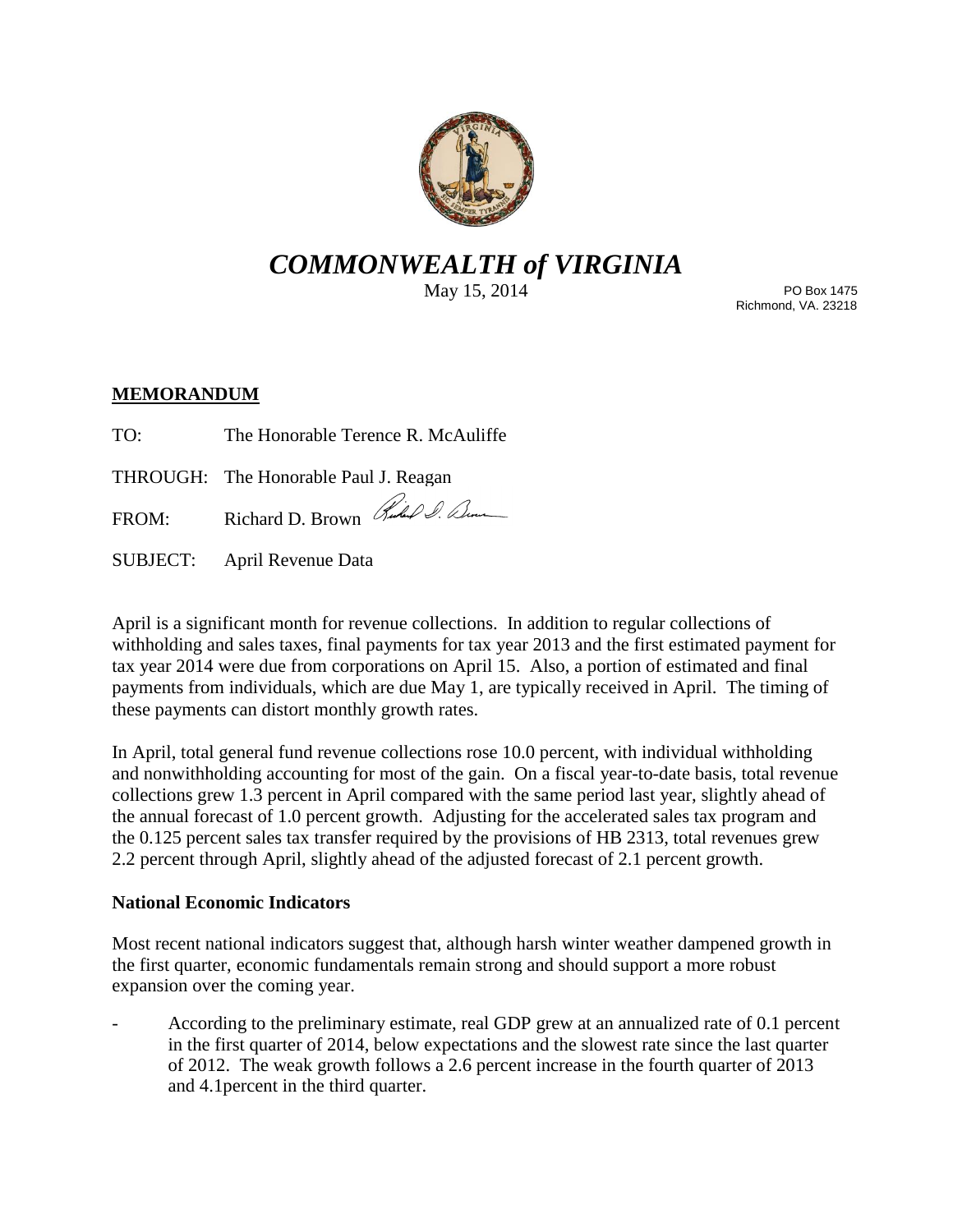- Conditions in the labor market improved in April. Payroll employment rose by 288,000 jobs, while the gains for the previous two months were revised up, from 197,000 to 222,000 in February and from 192,000 to 203,000 in March. In a separate report, the unemployment rate fell 0.4 percentage point to 6.3 percent, however, the drop was caused by a large number of workers leaving the labor force.
- Initial claims for unemployment fell by 26,000 to 319,000 during the week ending May 3rd. The four-week moving average rose by 4,500 to 324,750. The claims data is consistent with slow improvement in the pace of job growth.
- The Conference Board's index of leading indicators rose 0.8 percent in March after a 0.5 percent increase in February, its seventh gain in the last eight months. The behavior of the leading indicators is consistent with continued economic growth.
- The Conference Board's index of consumer confidence fell from 83.9 to 82.3 in April. Weakness in the present situation component led the decline.
- Activity in the manufacturing sector improved in April, with the Institute of Supply Management index rising from 53.7 to 54.9, its third consecutive gain.
- Inflation remains contained as the CPI rose 0.2 percent in March and stands 1.5 percent above March 2013. Core inflation (excluding food and energy prices) also rose 0.2 percent in March, and has increased 1.7 percent from a year ago.
- The Federal Reserve announced at its April meeting that it will keep the federal funds target rate at 0.0 to 0.25 percent, and will continue winding down its quantitative easing program.

## **Virginia Economy**

In Virginia, employment was flat with March of last year. Northern Virginia posted growth of 0.1 percent and Richmond-Petersburg grew 1.8 percent. In Hampton Roads, employment fell by 0.3 percent in March. The seasonally adjusted unemployment rate in the Commonwealth increased 0.1 percentage point to 5.0 percent in March and is 0.6 percentage point below March of last year.

The Virginia Leading Index increased 0.6 percent in March after declining 0.4 percent in February. The U.S. leading index, initial claims, auto registrations, and future employment improved in March, while building permits declined. The indexes for Charlottesville and Danville declined while all other regions posted expansions in their indexes in March.

## **April Revenue Collections**

Total general fund revenue collections rose 10.0 percent in April, with individual withholding and nonwithholding accounting for most of the gain. On a year-to-date basis, total revenue collections grew 1.3 percent compared with the same period last year, slightly ahead of the annual forecast of 1.0 percent growth. Adjusting for the accelerated sales tax program and the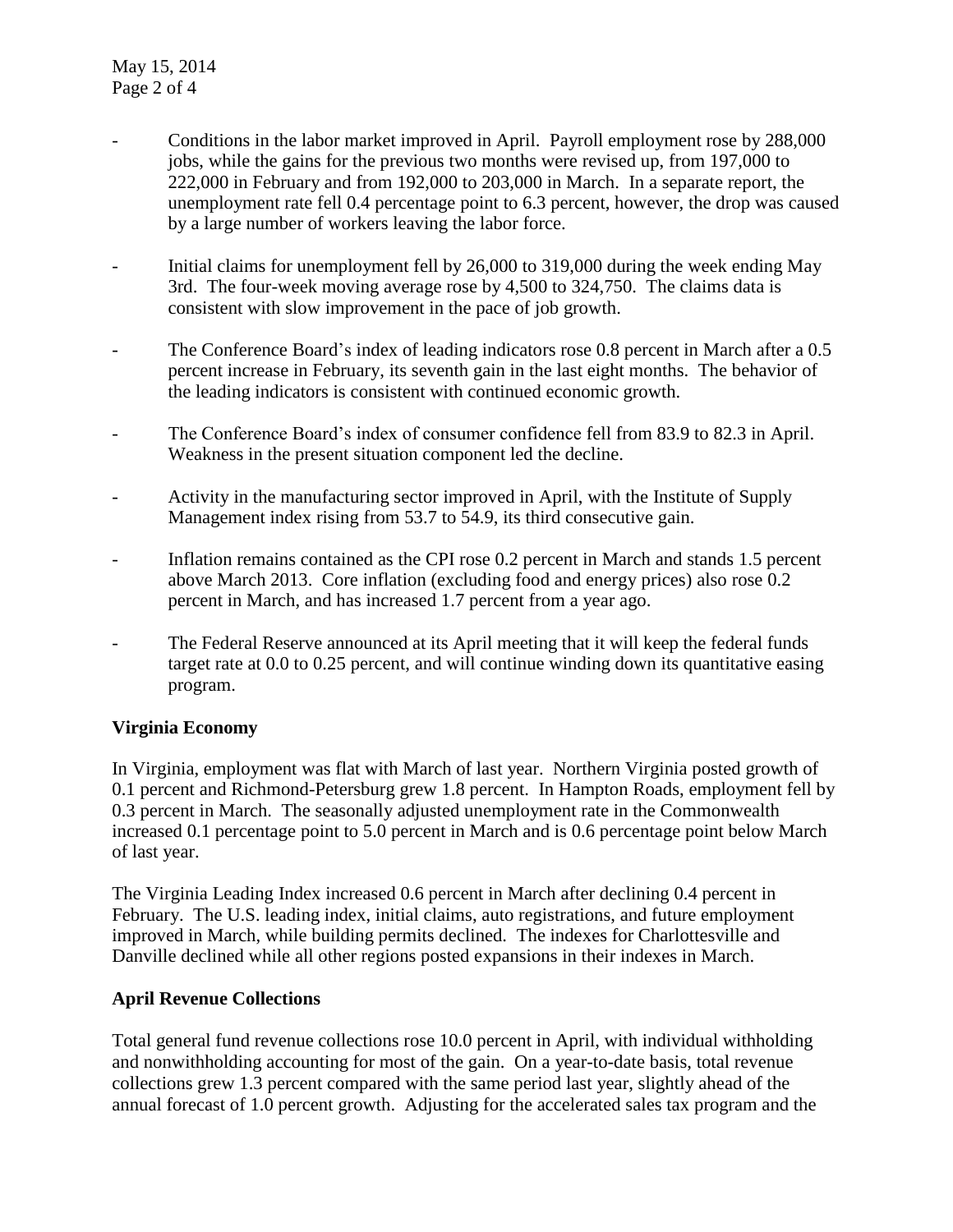May 15, 2014 Page 3 of 4

0.125 percent sales tax transfer required by the provisions of HB 2313, total revenues grew 2.2 percent through April, slightly ahead of the adjusted forecast of 2.1 percent growth.

*Net Individual Income Tax (69% of general fund revenues)*: Through April, collections of net individual income tax rose 3.5 percent from the same period last year, ahead of the annual estimate of 2.9 percent growth. Performance in each component of individual income tax is as follows:

*Individual Income Tax Withholding (63% of general fund revenues)*: Collections of payroll withholding taxes grew 8.0 percent in April, due to an extra deposit day compared with April 2013. Year-to-date, withholding collections rose 3.3 percent compared with the same period last year, slightly ahead of the annual estimate of 2.9 percent.

*Individual Income Tax Nonwithholding (17% of general fund revenues)*: April is a significant month for collections in this source. Final payments for tax year 2013 and the first estimated payment for tax year 2014 are both due May 1.

A total of \$703.1 million in nonwithholding was collected in April, compared with \$611.1 million in April of last year – an increase of 15.0 percent. To date, about 63 percent of the nonwithholding forecast has been collected, and year-to-date collections are 4.7 percent ahead of the same period last year, close to the annual estimate of 4.2 percent growth.

Typically, a portion of final payments due May 1 for calendar year 2013 are received in April; however, the amount varies from year to year. Estimated and final payments will continue to be processed in May. Therefore, April and May collections must be analyzed together to accurately assess growth in this source. The final estimated payment for the fiscal year (second calendar year payment for 2014) is due June 15.

*Individual Income Tax Refunds*: TAX issued \$467.9 million in refunds in April compared with \$472.3 million last year, a 0.9 percent decline. Year-to-date, refunds have risen 3.7 percent, trailing the annual estimate of 5.1 percent growth.

Since the filing season began on January 1, TAX has issued 2.3 million refunds, the same amount as in this period last year. The average size of refunds is 2 percent lower than last year.

*Sales Tax (18% of general fund revenues)*: Collections of sales and use taxes, reflecting March sales, fell 5.0 percent in April. On a year-to-date basis, collections have fallen 4.8 percent through April, trailing the annual estimate of a 4.4 percent decline. Adjusting for the partial repeal of the accelerated sales tax program and the 0.125 percent sales tax transfer required by HB 2313, sales tax collections have increased by 0.2 percent year-to-date, below the economicbase forecast of 1.6 percent growth.

*Corporate Income Tax (5% of general fund revenues)*: In April, corporations made their first estimated payment for tax year 2014, and made either a final or extension payment for tax year 2013. Collections of corporate income taxes were \$146.5 million in April, compared with \$145.9 million a year ago – a 0.4 percent increase. Year-to-date collections in this source have